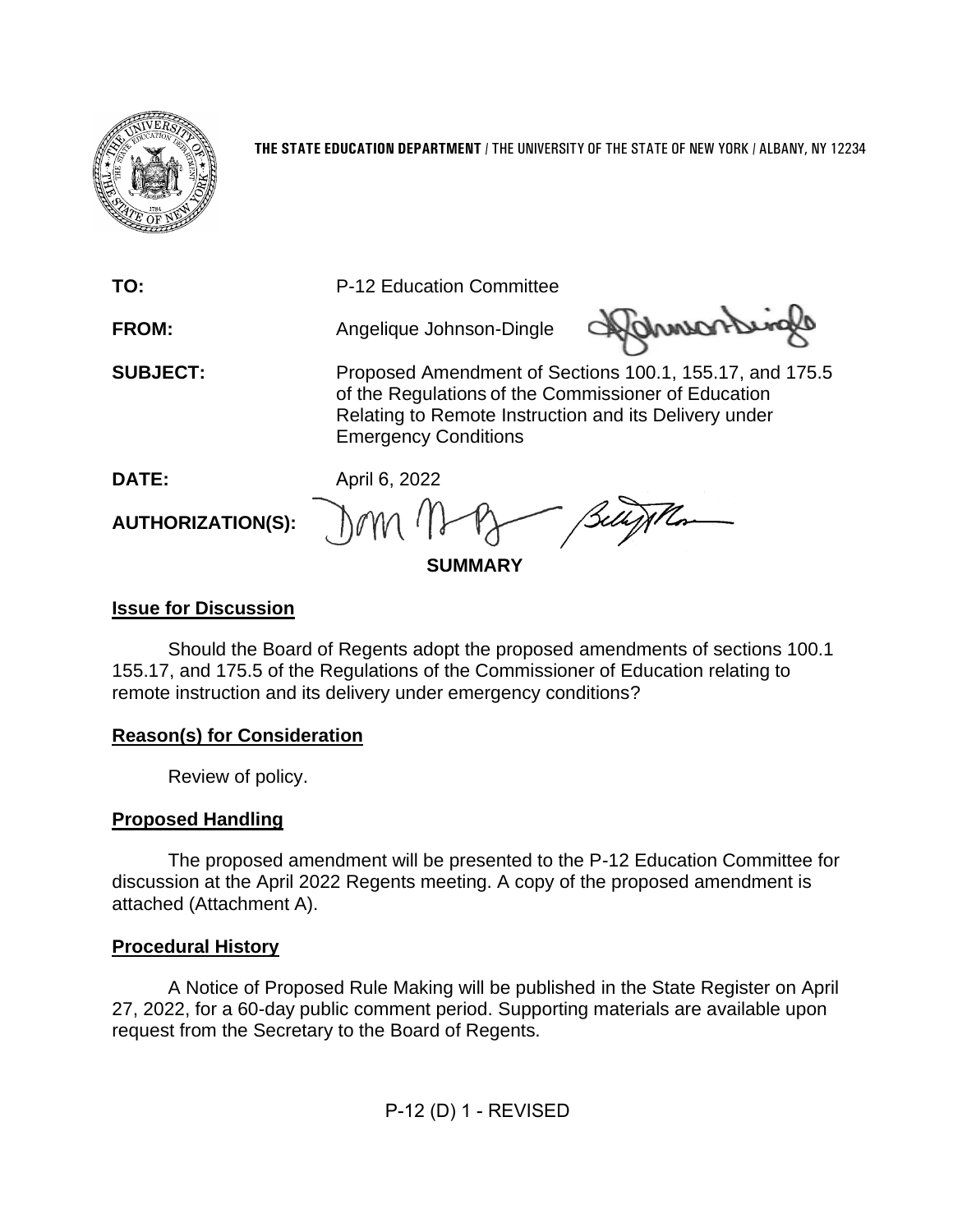#### **Background Information**

The Department previously authorized a "snow day pilot" program during the 2020-2021 and 2021-2022 school years. This program allowed school districts to deliver instruction remotely on days in which it would otherwise have closed due to an emergency. In the 2020-2021 school year, 126 districts reported utilizing this program. The greatest concentration of participating districts were in the Hudson Valley and Long Island regions. Higher need districts were less likely to use the pilot, but student density and the concentration of nonpublic students did not appear to play a role in a district's likelihood of utilizing this flexibility. A map portraying this usage is provided in (Attachment B).

To give districts greater predictability, the Department proposes to amend section 175.5(e) of the Commissioner's regulations to codify this flexibility. Districts that would otherwise close due to an emergency may provide remote instruction and count these instructional days towards the minimum requirements. Instruction must be provided to all students and be consistent with the definition of remote instruction, as explained below. In addition, beginning with the 2023-2024 school year, such instruction must be consistent with the school district's emergency remote instruction plan described below.

Additionally, the Department proposes to amend section 155.17 of the Commissioner's regulations to require that public schools, boards of cooperative educational services (BOCES) and county vocational education and extension boards amend their district-wide school safety plans to include plans for remote instruction beginning with the 2023-2024 school year. The public will have an opportunity to provide feedback on such plans for remote instruction prior to their adoption.<sup>1</sup> Such plans must include the methods by which public schools, BOCES and county vocational education and extension boards will ensure the availability of devices, internet access, provision of special education and related services for students with disabilities, and the expectations for time spent in different remote modalities. Additionally, such plans require that each chief executive officer of each educational agency located within a public school district report information on student access to computing devices and access to internet connectivity each year.

The proposed rule also clarifies that school districts may, but are not required to, report the activation of emergency plan or building-level school safety plans that result in the closing of a school building through the district superintendent.

Finally, the Department proposes additions to section 100.1 of the Commissioner's regulations to define the term "remote instruction." This definition identifies various ways in which remote instruction may be delivered—but which must include, in all situations, regular and substantive teacher-student interaction with an appropriately certified (or, for charter schools, qualified) teacher.

<sup>1</sup> School districts must accept public comment at least 30 days prior to their adoption. Additionally, districts must convene at least one public hearing that allows for the participation of school personnel, parents, students and any other interested parties.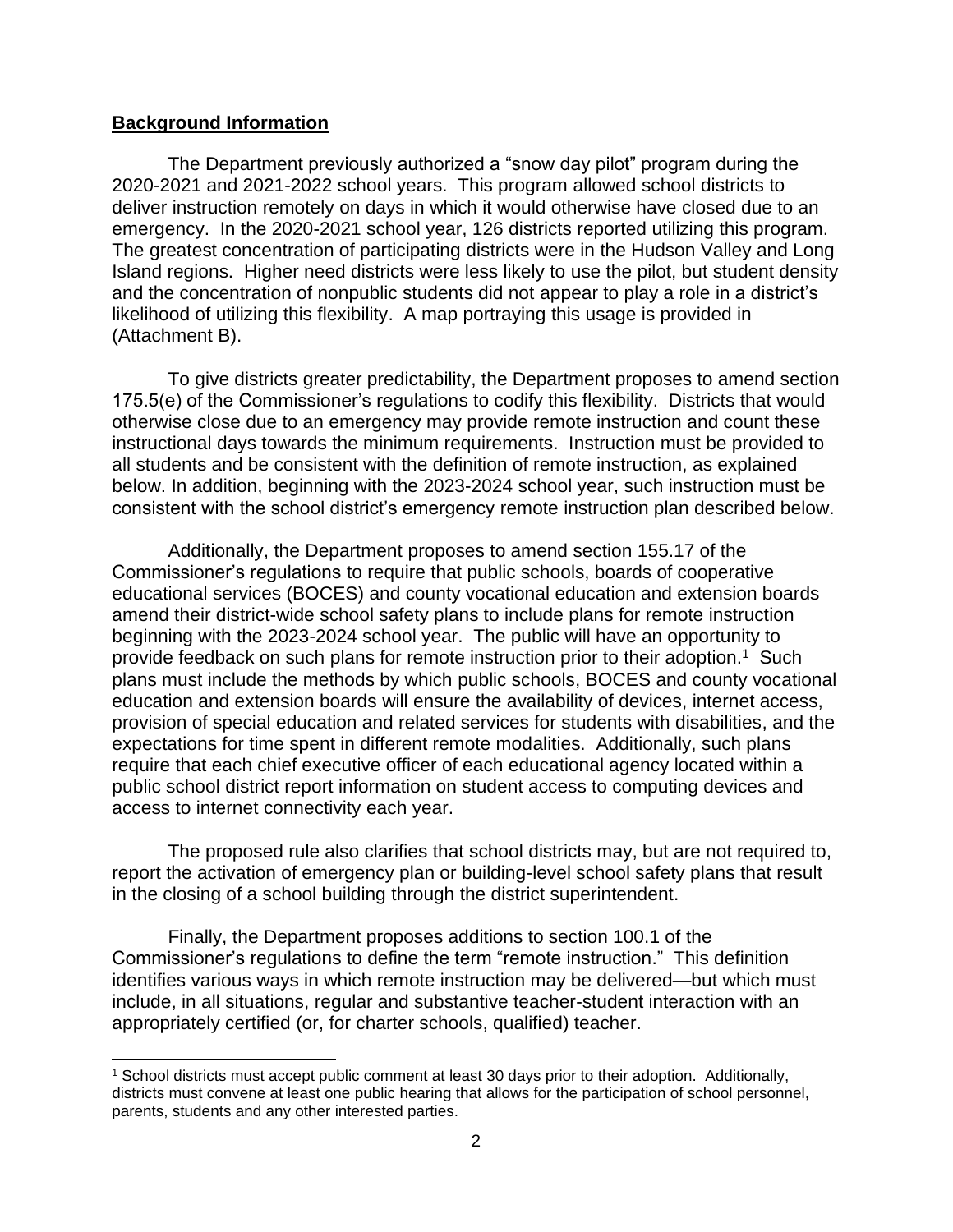The Department anticipates proposing additional amendments to address emergency remote instruction provided to students in approved private schools for the education of students with disabilities, state-supported schools, state-operated schools, and approved preschool special education programs in the coming months.

## **Related Regents Items**

February 2021: [Proposed Amendments to Sections 52.3, 52.21, 57-4.5, 70.4,](https://www.regents.nysed.gov/common/regents/files/221brca6.pdf) 74.6, [75.2, 75.5, 76.2, 79-9.3, 79-10.3, 79-11.3, 79-12.3, 801.13, 80-1.5, 80-3.15,](https://www.regents.nysed.gov/common/regents/files/221brca6.pdf) 80-4.3, [83.5, 87.2, 87.5, 100.2, 100.4, 100.5, 100.6, 100.10, 100.21, 119.1, 119.5, 125.1, 151-](https://www.regents.nysed.gov/common/regents/files/221brca6.pdf) [1.4, 1542.3, 175.5, 200.4, 200.5, 200.7, 200.20 and 275.8 and Addition of Section](https://www.regents.nysed.gov/common/regents/files/221brca6.pdf) [279.15 to the Regulations of the Commissioner of Education Relating to Addressing](https://www.regents.nysed.gov/common/regents/files/221brca6.pdf)  [the](https://www.regents.nysed.gov/common/regents/files/221brca6.pdf) [COVID-19 Crisis](https://www.regents.nysed.gov/common/regents/files/221brca6.pdf)

(https:[//www.regents.nysed.gov/common/regents/files/221brca6.pdf\)](http://www.regents.nysed.gov/common/regents/files/221brca6.pdf))

March 2021: [Proposed Amendment of Sections 100.4, 100.10 and 175.5 of the](https://www.regents.nysed.gov/common/regents/files/321p12a7revised_0.pdf) Regulations of the [Commissioner of Education Relating to Addressing the COVID-](https://www.regents.nysed.gov/common/regents/files/321p12a7revised_0.pdf)[19](https://www.regents.nysed.gov/common/regents/files/321p12a7revised_0.pdf) [Crisis](https://www.regents.nysed.gov/common/regents/files/321p12a7revised_0.pdf)

(https:[//www.regents.nysed.gov/common/regents/files/321p12a7revised\\_0.pdf\)](http://www.regents.nysed.gov/common/regents/files/321p12a7revised_0.pdf))

June 2021: [Proposed Amendment to Section 175.5 of the Regulations of the](https://www.regents.nysed.gov/common/regents/files/621p12d1.pdf) [Commissioner of Education Relating to Extending the Instructional Hour COVID-19](https://www.regents.nysed.gov/common/regents/files/621p12d1.pdf)  [Waiver](https://www.regents.nysed.gov/common/regents/files/621p12d1.pdf) [to the 2021-2022 School Year](https://www.regents.nysed.gov/common/regents/files/621p12d1.pdf)

(https:[//www.regents.nysed.gov/common/regents/files/621p12d1.pdf\)](http://www.regents.nysed.gov/common/regents/files/621p12d1.pdf))

September 2021: Proposed Amendment to Section 175.5 of the Regulations of the [Commissioner of Education Relating to Extending the Instructional Hour COVID-19](https://www.regents.nysed.gov/common/regents/files/921brca7.pdf)  [Waiver to the 2021-2022 School Year](https://www.regents.nysed.gov/common/regents/files/921brca7.pdf) [\(https://www.regents.nysed.gov/common/regents/files/921brca7.pdf\)](https://www.regents.nysed.gov/common/regents/files/921brca7.pdf)

## **Recommendation**

Not applicable.

## **Timetable for Implementation**

It is anticipated that the proposed rule will be presented to the Board of Regents for permanent adoption at the July 2022 Regents meeting, after publication of the proposed amendment in the State Register and expiration of the 60-day public comment period required under the State Administrative Procedure Act. If adopted at the July 2022 meeting, the proposed amendment will become effective on July 27, 2022.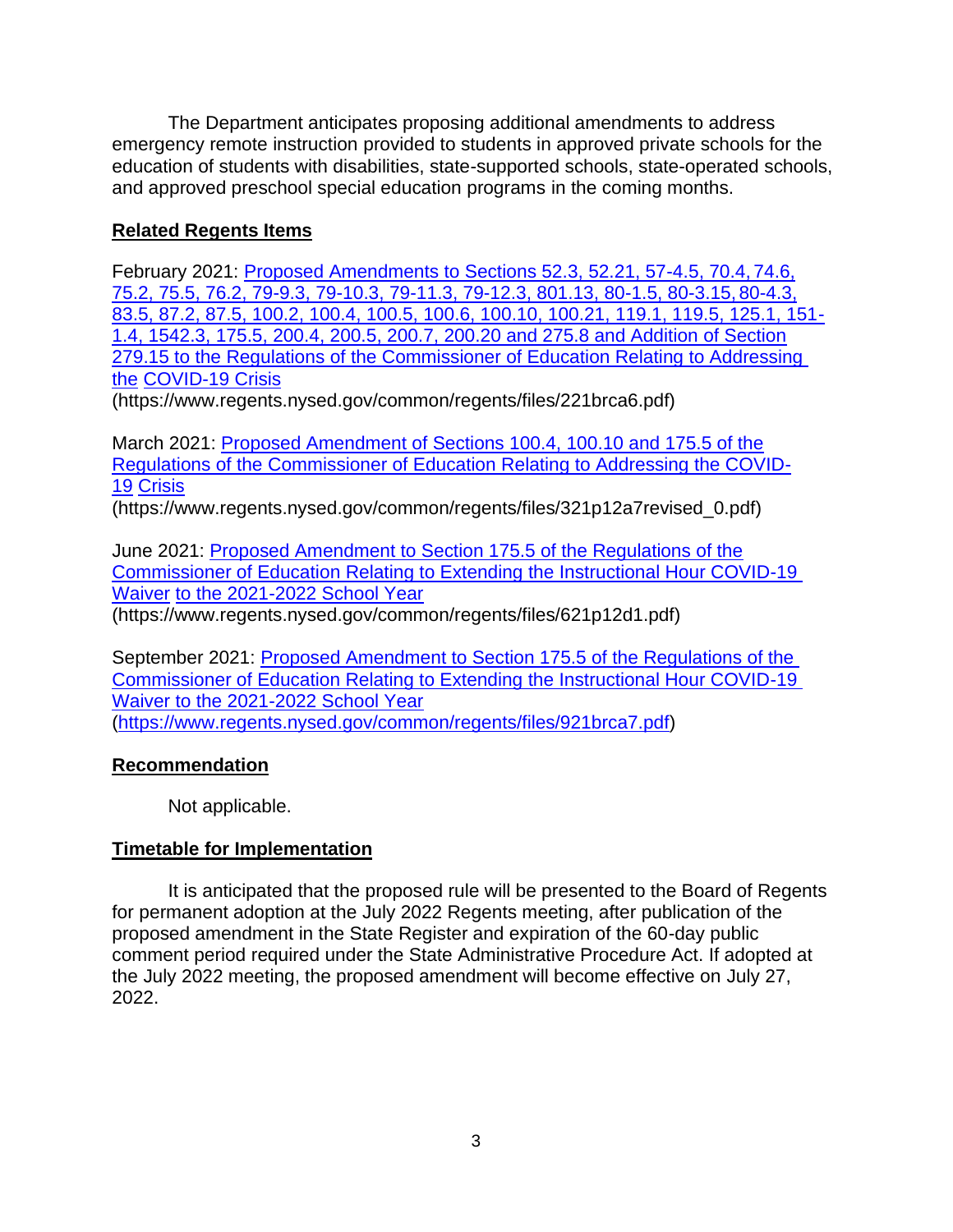#### **Attachment A**

AMENDMENT OF THE REGULATIONS OF THE COMMISSIONER OF EDUCATION

Pursuant to sections 101, 207, 215, 305, 308, 1704, 2801-a, 2854, 3602, 3604 of the Education Law.

1. Subdivision (e) of section 175.5 of the Regulations of the Commissioner of Education are amended to read as follows:

(e) Emergency conditions.

(1) Remote instruction due to emergency conditions. If a school district would otherwise close due to an emergency, including but not limited to, extraordinary adverse weather conditions, impairment of heating facilities, insufficiency of water supply, shortage of fuel, destruction of a school building, or a communicable disease outbreak, the school district may remain in session and provide remote instruction, as defined in section 100.1(u) of this Chapter, and beginning with the 2023-2024 school year such remote instruction shall be consistent with such school district's emergency remote instruction plan pursuant to section 155.17(c)(1)(xxi) of this Chapter. Instruction provided on these session days may be counted towards the annual hour requirement set forth in subdivision (c) of this section. The superintendent shall certify to the Department, on a form prescribed by the Commissioner, that an emergency condition existed on a previously scheduled session day and that such school district was in session and provided remote instruction on that day and indicate how many instructional hours were provided on such session day and, beginning with the 2023- 2024 school year, certify that remote instruction was provided in accordance with the district's emergency remote instruction plan.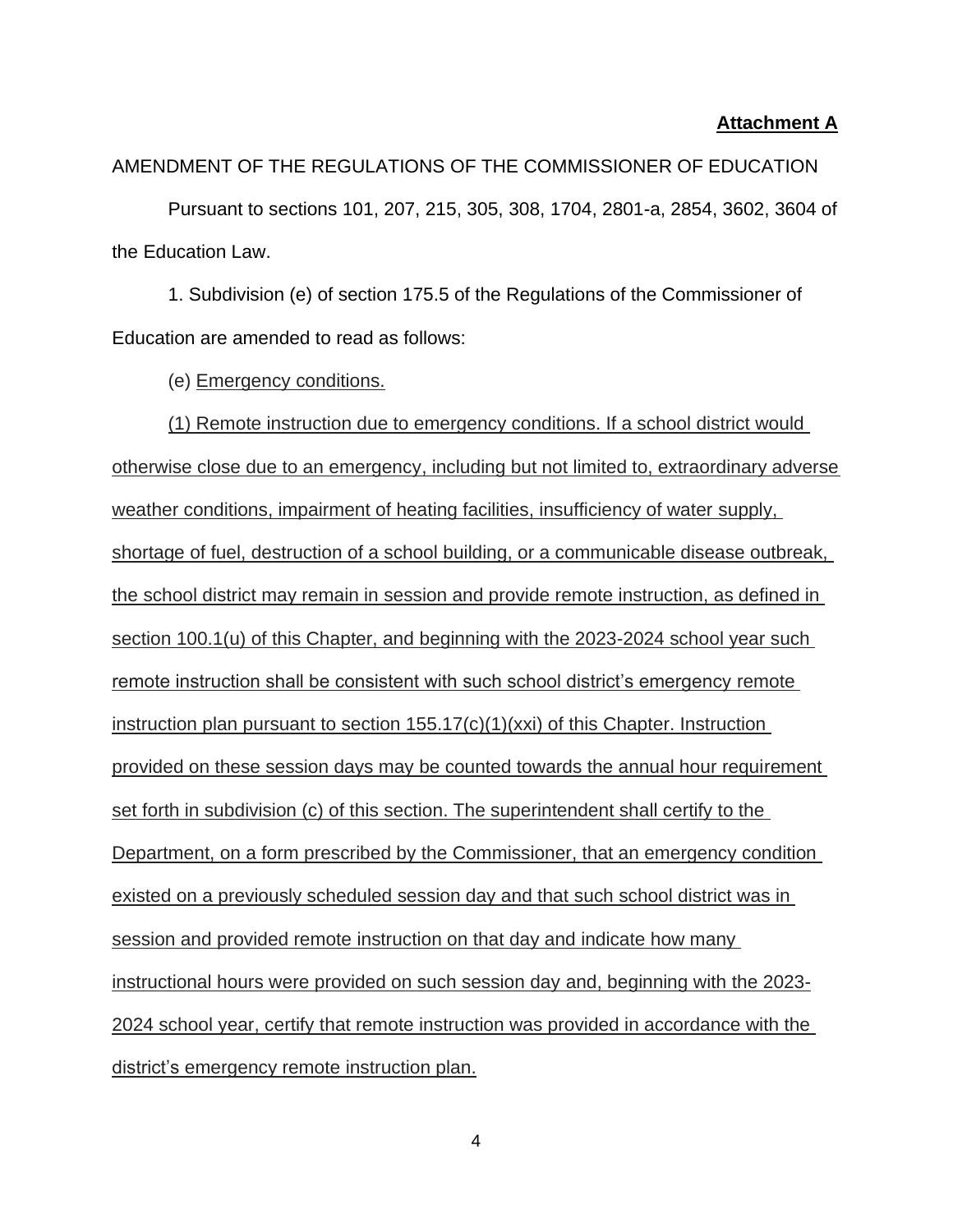(2) Unscheduled school delays and early releases. Instructional hours that a school district scheduled but did not execute, either because of a delay to the start of a school day or an early release, due to extraordinarily adverse weather conditions, impairment of heating facilities, insufficiency of water supply, shortage of fuel, destruction of a school building, or such other cause as may be found satisfactory by the Commissioner, may still be considered as instructional hours for State aid purposes for up to two instructional hours per session day, provided, however, that the superintendent shall certify to the Department, on a form prescribed by the Commissioner, that an extraordinary condition existed on a previously scheduled session day and that school was in session on that day.

2. Section 100.1 of the Regulations of the Commissioner of Education is amended by adding a new subdivision (u) to read as follows:

(u) Remote instruction means instruction provided by an appropriately certified teacher, or in the case of a charter school an otherwise qualified teacher pursuant to Education Law §2854(3)(a-1), who is not in the same in-person physical location as the student(s) receiving the instruction, where there is regular and substantive daily interaction between the student and teacher.

(1) Remote instruction shall encompass synchronous instruction provided through digital video-based technology and may also include asynchronous instruction intended to complement synchronous instruction. Digital video-based technology includes online technology and videoconferencing technology.

(2) Remote instruction may encompass non-digital and audio-based asynchronous and/or synchronous instruction where such instruction is more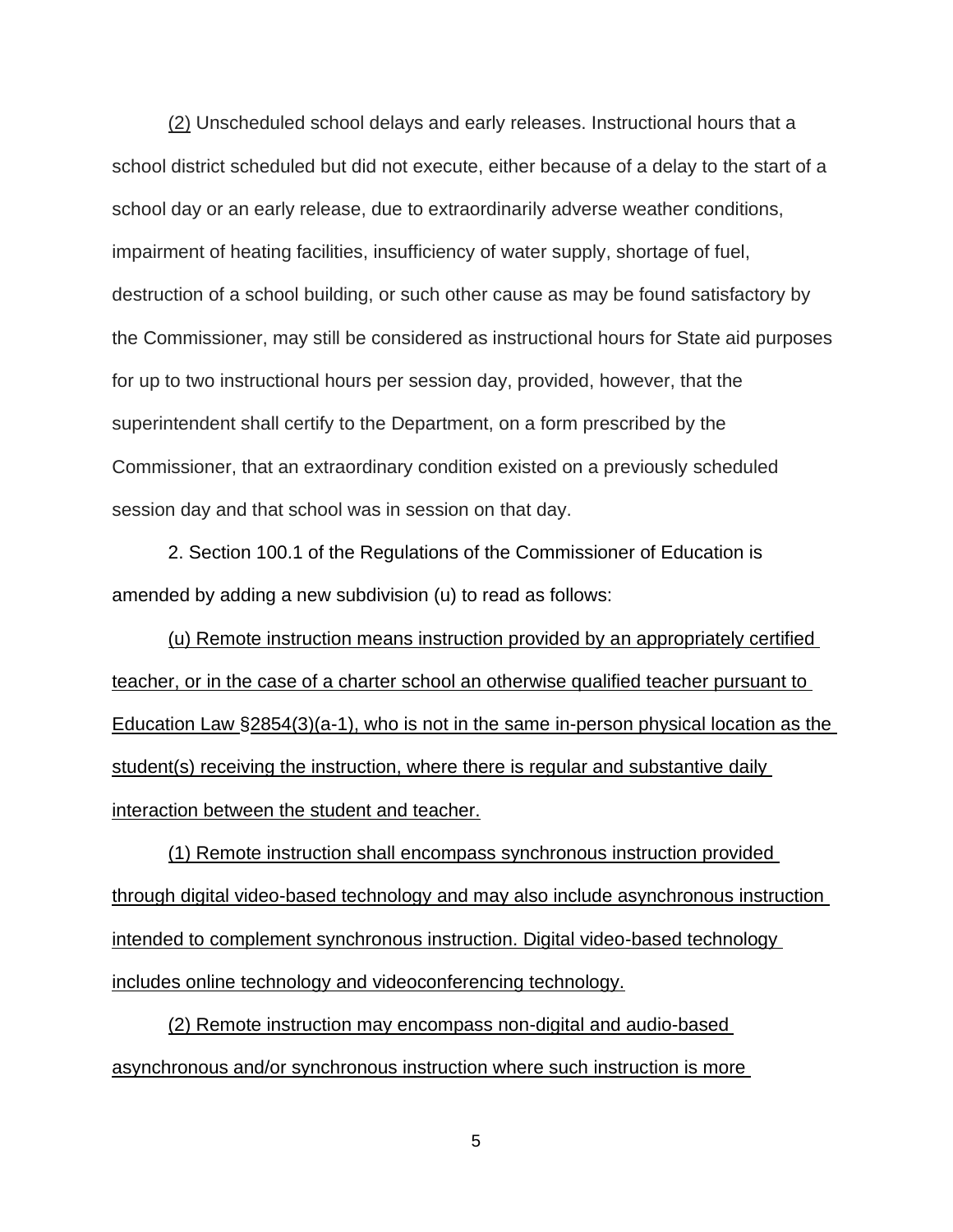appropriate for a student's educational needs.

(v) Non-digital and/or audio-based instruction means instruction accessed synchronously and/or asynchronously through paper-based materials where the student to teacher interaction occurs via telephone or other audio platforms.

(w) Asynchronous instruction means instruction where students engage in learning without the direct presence (remote or in-person) of a teacher.

(x) Synchronous instruction means instruction where students engage in learning in the direct presence (remote or in-person) of a teacher in real time.

3. Subdivision (a) of section 155.17 of the Regulations of the Commissioner of Education is amended to read as follows:

(a) Development of school safety plans. Every board of education of a school district, every board of cooperative educational services and county vocational education and extension board and the chancellor of the City School District of the City of New York shall adopt by July 1, 2001, and shall update by July 1st for the 2002-2003 through the 2015-2016 school years and shall update and adopt by September 1st for the 2016-2017 school year and each subsequent September 1st thereafter, a comprehensive district-wide school safety plan and building-level emergency response plans regarding crisis intervention and emergency response and management, and commencing with the 2023-2024 school year district-wide school safety plans shall include plans for the provision of remote instruction during any emergency school closure, provided that in the City School District of the City of New York, such plans shall be adopted by the chancellor of the city school district. Such plans shall be developed by a district-wide school safety team and a building-level emergency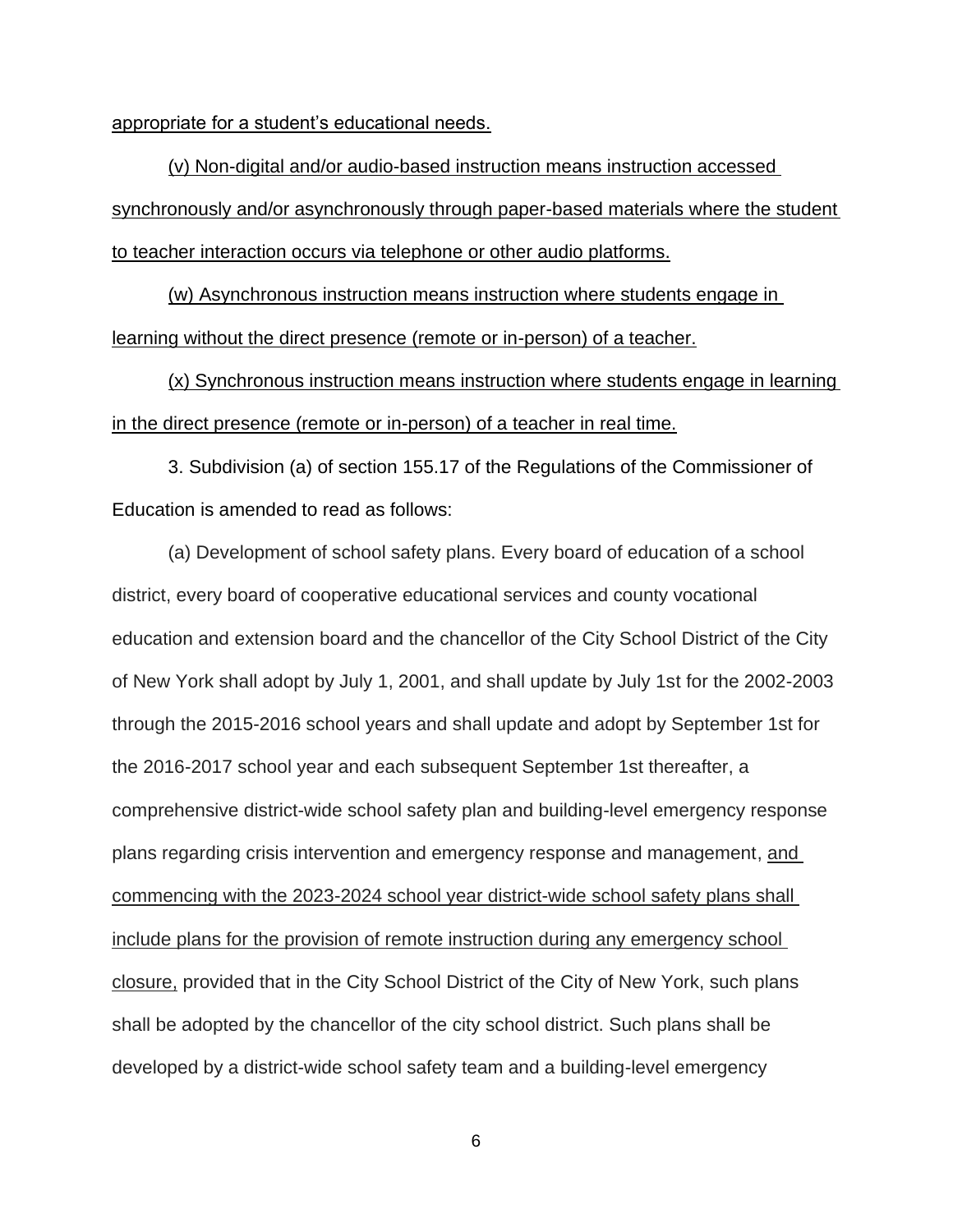response team, as such terms are defined in subdivision (b) of this section, and shall be in a form developed by the commissioner in consultation with the Division of Criminal Justice Services, the superintendent of the State Police and any other appropriate State agencies. Each district-wide school safety plan and building-level emergency response plan shall be reviewed by the appropriate school safety team on at least an annual basis, and updated as needed.

4. Paragraphs (3) and (13) of subdivision (b) of section 155.17 of the Regulations of the Commissioner of Education are amended to read as follows: Section 100.2 of the Regulations of the Commissioner of Education is amended by adding a new subdivision (pp) to read as follows:

(3) *Disaster* means occurrence or imminent threat of widespread or severe damage, illness, injury, or loss of life or property resulting from any natural or manmade causes, such as fire, flood, earthquake, hurricane, tornado, high water, landslide, mudslide, windstorm, wave action, epidemic, air contamination, drought, explosion, water contamination, chemical accident, communicable disease outbreak, war or civil disturbance.

(13) *District-wide school safety plan* means a comprehensive, multi-hazard school safety plan that covers all school buildings of the school district, BOCES or county vocational education and extension board, that addresses crisis intervention, emergency response and management, and commencing July 1, 2023, provision of remote instruction during an emergency school closure, at the district level and has the contents prescribed in paragraph (c)(1) of this section.

5. Subparagraphs (ix), (xviii) and (xx) of paragraph (1) of subdivision (c) of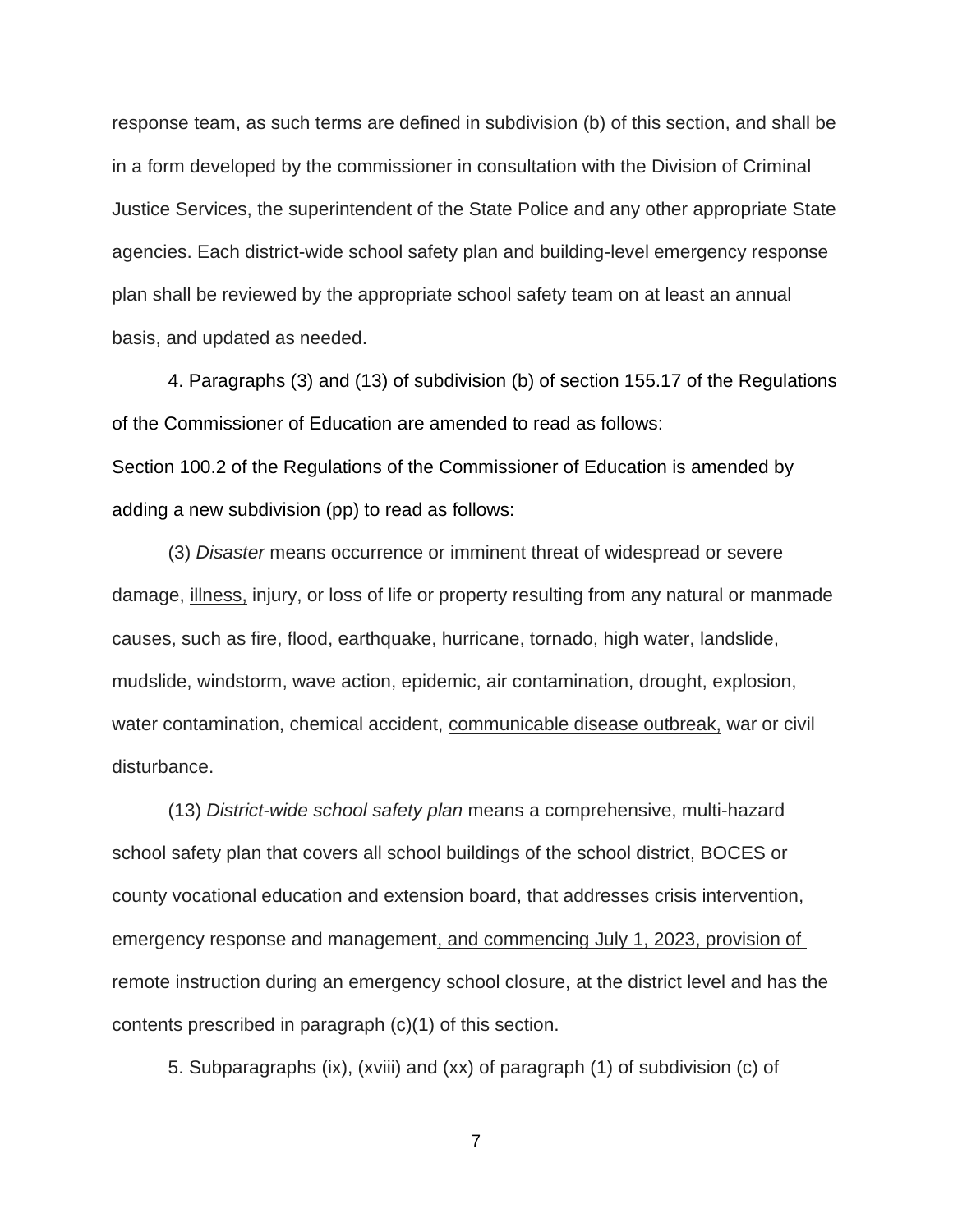section 155.17 of the Regulations of the Commissioner of Education are amended and a new subparagraph (xxi) is added to read as follows:

(ix) policies and procedures for contacting parents, guardians or persons in parental relation to the students of the district in the event of a violent incident or an early dismissal or emergency school closure;

(xviii) in the case of a school district, except in a school district in a city having more than one million inhabitants, a system for informing all educational agencies within such school district of a disaster or emergency school closure;

(xx) ensure the development of protocols for responding to a declared state disaster emergency involving a communicable disease that are substantially consistent with the provisions of section 27-c of the Labor Law[.]; and

(xxi) beginning with the 2023-2024 school year and every school year thereafter, an emergency remote instruction plan. For purposes of this subparagraph remote instruction shall have the same meaning as defined in section 100.1(u) of this Chapter. Emergency remote instruction plans shall include:

(a) policies and procedures to ensure computing devices will be made available to students or other means by which students will participate in synchronous instruction and policies and procedures to ensure students receiving remote instruction under emergency conditions will access internet connectivity. Each chief executive officer of each educational agency located within a public school district shall survey students and parents and persons in parental relation to such students to obtain information on student access to computing devices and access to internet connectivity to inform the emergency remote instruction plan;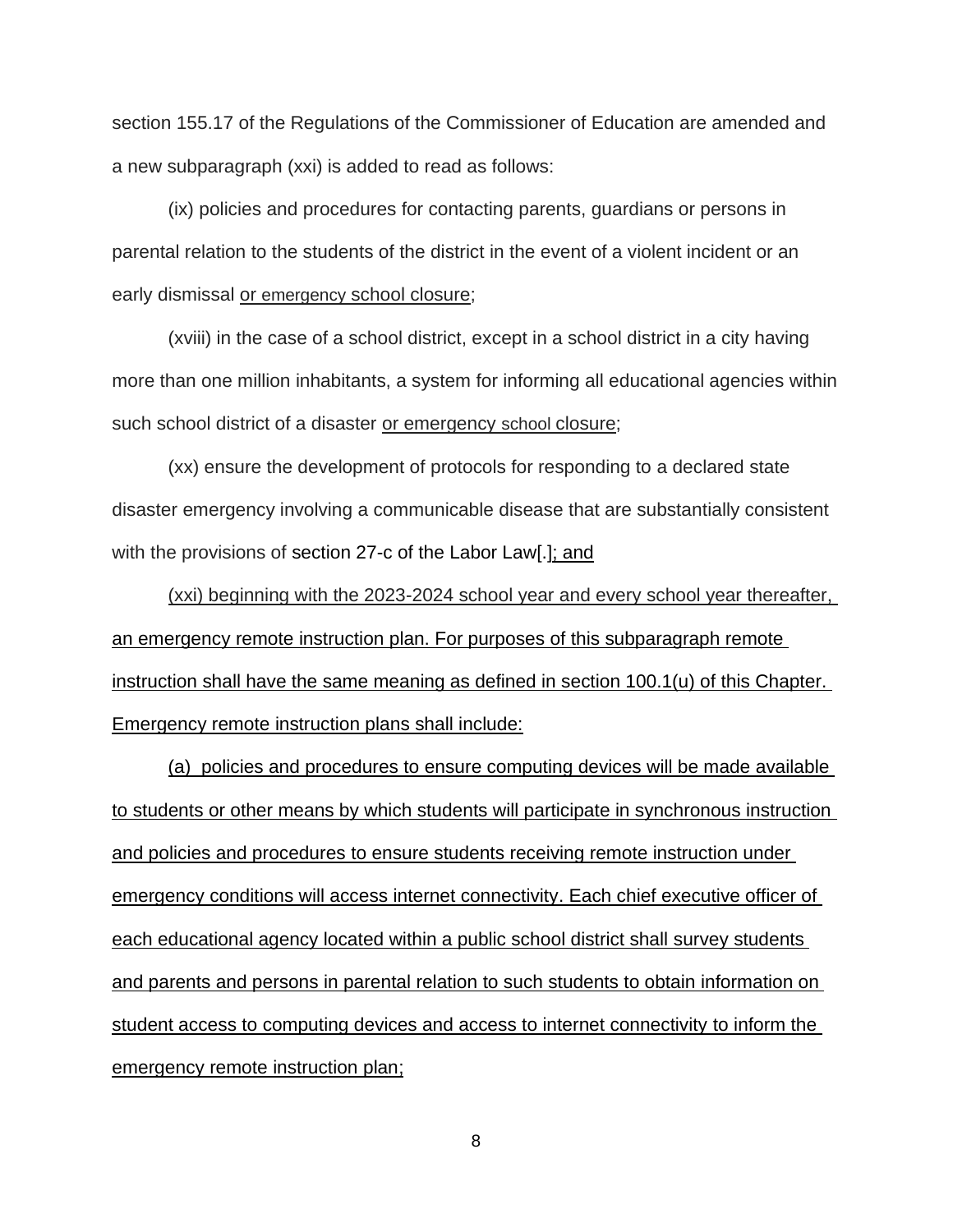(c) expectations for school staff as to the proportion of time spent in synchronous and asynchronous instruction of students on days of remote instruction under emergency conditions with an expectation that asynchronous instruction is supplementary to synchronous instruction;

(d) a description of how instruction will occur for those students for whom remote instruction by digital technology is not available or appropriate;

(e) a description of how special education and related services will be provided to students with disabilities, as defined in section 200.1(zz) of this Chapter, and preschool students with disabilities, as defined in section 200.1(mm) of this Chapter, as applicable, in accordance with their individualized education programs to ensure the continued provision of a free appropriate public education; and

(f) for school districts that receive foundation aid, the estimated number of instructional hours the school district intends to claim for State aid purposes for each day spent in remote instruction due to emergency conditions pursuant to section 175.5 of this Chapter.

6. Subdivision (f) of section 155.17 of the Regulations of the Commissioner of Education is amended to read as follows:

(f) *Reporting.* (1) Each superintendent shall notify the commissioner as soon as possible whenever the emergency plan or building-level school safety plan is activated and results in the closing of a school building in the district, and shall provide such information as the commissioner may require in a manner prescribed by the commissioner. [School] In addition, school districts within a supervisory district [shall] may provide such notification through the BOCES district superintendent, who shall be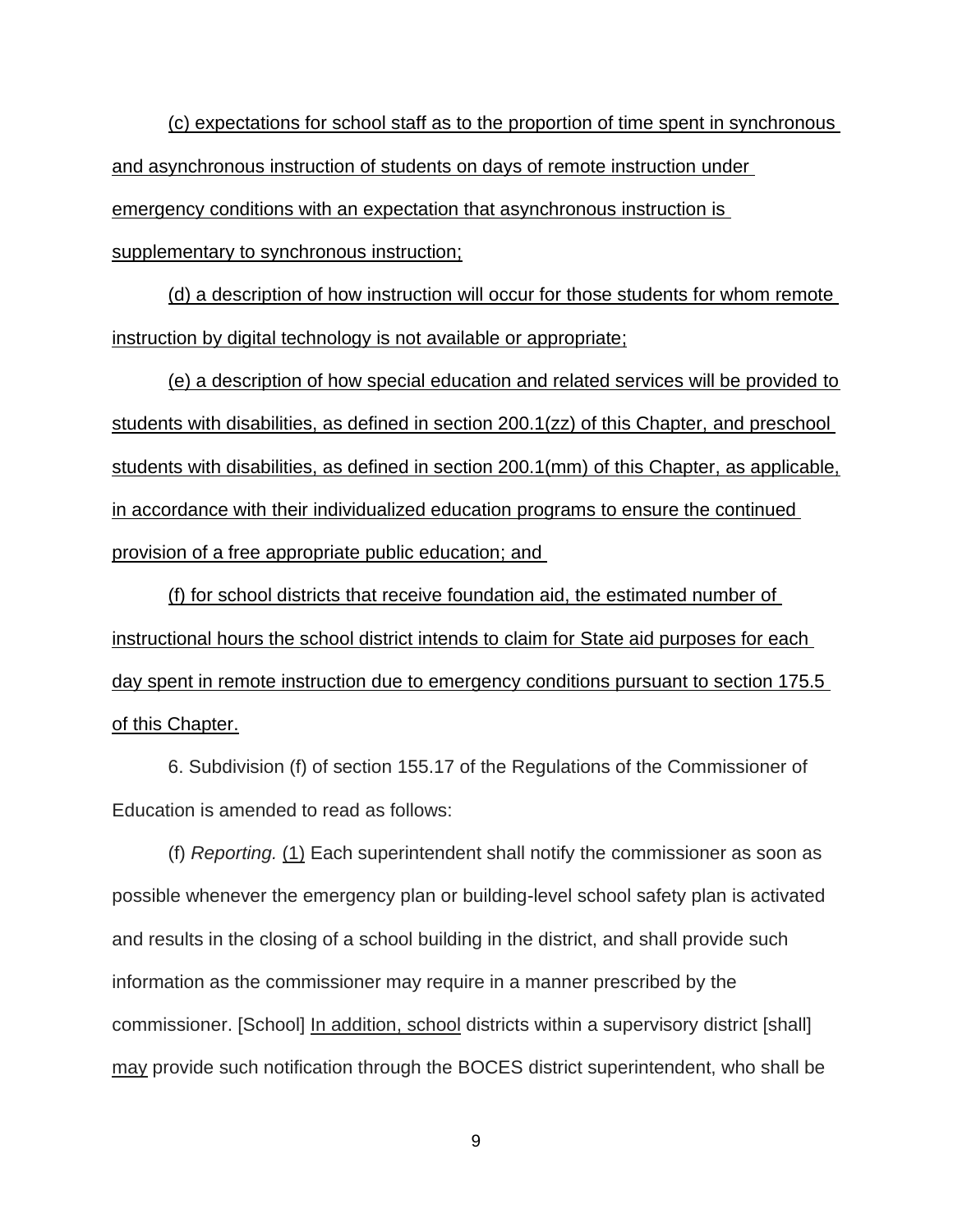responsible for notifying the commissioner. Such information need not be provided for routine snow emergency days. Provided, however, that for the 2020-21 and 2021-22 school years, districts shall provide such notification for snow emergency days, including those days converted to remote instruction under the 2020-21 and 2021-22 snow day pilot in accordance with the provisions of this subdivision.

(2) Beginning in the 2022-2023 school year, each chief executive officer shall report to the Commissioner, no later than June 30 of each school year, on a form and format prescribed by the Commissioner, the results of the survey on student access to computing devices and access to internet connectivity required pursuant to subparagraph (xxi) of paragraph (1) of subdivision (c) of this section.